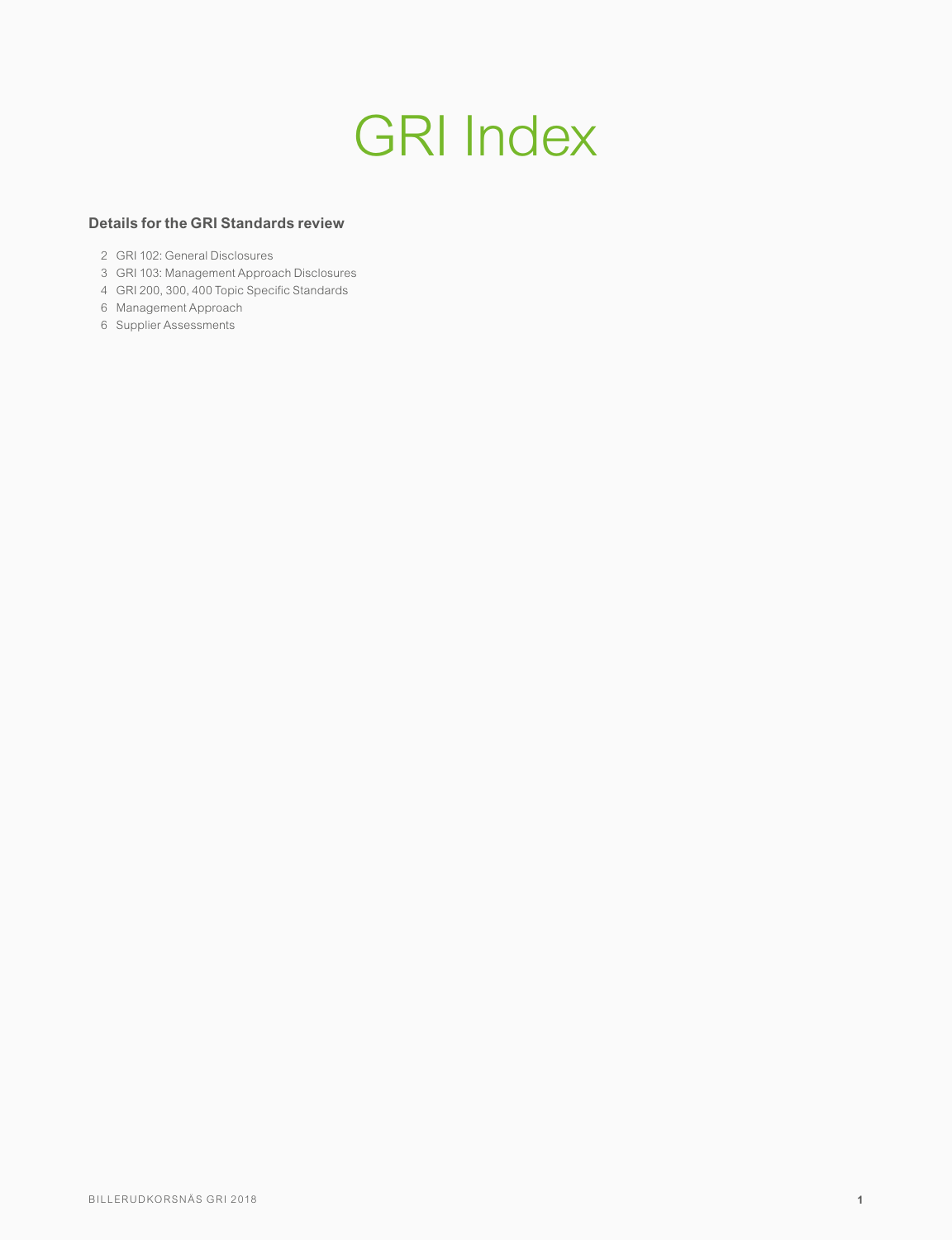# GRI Content Index

The Global Reporting Initiative (GRI) Content Index 2018 for this report is published as a standalone document and contains references to the required disclosures or reasons for omission, as well as additional data and information to supplement the 2018 BillerudKorsnäs' Sustainability Report. This Content Index has been prepared in accordance with the GRI Standards: Core option. It contains the material sustainability topics that has

# **GRI 102: General Disclosures**

been identified as arising both from our organizational impacts (the inside boundary) and our operational impacts (the outside boundary).

The Index covers activities during the calendar year 2018. References to pages in the index below are to the Annual and Sustainability Report 2018. All GRI Standards are from 2016.

|                        | Indicator Description                                        | <b>Omission/Comment</b> | Page                                                                                                             |
|------------------------|--------------------------------------------------------------|-------------------------|------------------------------------------------------------------------------------------------------------------|
| Organizational profile |                                                              |                         |                                                                                                                  |
| $102 - 1$              | Name of the organization                                     |                         | 1                                                                                                                |
| $102 - 2$              | Activities, brands, products, and services                   |                         | Inside cover                                                                                                     |
| $102 - 3$              | Location of headquarters                                     |                         | Inside cover                                                                                                     |
| $102 - 4$              | Location of operations                                       |                         | Inside cover                                                                                                     |
| $102 - 5$              | Ownership and legal form                                     |                         | 61                                                                                                               |
| $102 - 6$              | Markets served                                               |                         | Inside cover, 53                                                                                                 |
| $102 - 7$              | Scale of the organization                                    |                         | Inside cover, 53, 82-83, 121                                                                                     |
| $102 - 8$              | Information on employees and other workers                   |                         | 123                                                                                                              |
| $102 - 9$              | Supply chain                                                 |                         | $36 - 37$                                                                                                        |
| 102-10                 | Significant changes to the organization and its supply chain |                         | Inside cover, $2, 6-7$                                                                                           |
| 102-11                 | Precautionary Principle or approach                          |                         | 125                                                                                                              |
| 102-12                 | External initiatives                                         |                         | 3, 7, 38, 125                                                                                                    |
| 102-13                 | Membership of associations                                   |                         | 125                                                                                                              |
| <b>Strategy</b>        |                                                              |                         |                                                                                                                  |
| 102-14                 | Statement from senior decisionmaker                          |                         | $6 - 7$                                                                                                          |
|                        | <b>Ethics and integrity</b>                                  |                         |                                                                                                                  |
| 102-16                 | Values, principles, standards, and norms of behavior         |                         | 28, 40, 43, 64, 125                                                                                              |
| Governance             |                                                              |                         |                                                                                                                  |
| 102-18                 | Governance structure                                         |                         | $60 - 64$                                                                                                        |
|                        | Stakeholder engagement                                       |                         |                                                                                                                  |
| 102-40                 | List of stakeholder groups                                   |                         | 9, https://www.billerudkorsnas.com/<br>sustainability/our-sustainability-<br>report/our-stakeholders             |
| $102 - 41$             | Collective bargaining agreements                             |                         | 123                                                                                                              |
| 102-42                 | Identifying and selecting stakeholders                       |                         | 8-9, https://www.billerudkorsnas.<br>com/sustainability/our-sustainability-<br>report/our-stakeholders           |
| 102-43                 | Approach to stakeholder engagement                           |                         | 8-9, https://www.billerudkorsnas.<br>com/sustainability/our-sustainability-<br>report/our-stakeholders           |
| 102-44                 | Key topics and concerns raised                               |                         | 9, https://www.billerudkorsnas.com/<br>sustainability/our-sustainability-<br>report/our-stakeholders             |
|                        | <b>Reporting practice</b>                                    |                         |                                                                                                                  |
| 102-45                 | Entities included in the consolidated financial statements   |                         | 105.121                                                                                                          |
| 102-46                 | Defining report content and topic Boundaries                 |                         | 121, GRI p 3, https://www.billerud-<br>korsnas.com/sustainability/our-<br>sustainability-report/our-stakeholders |
| 102-47                 | List of material topics                                      |                         | GRI p 4-5                                                                                                        |
| 102-48                 | Restatements of information                                  |                         | $121 - 124$                                                                                                      |
| 102-49                 | Changes in reporting                                         |                         | 121                                                                                                              |
| 102-50                 | Reporting period                                             |                         | 121                                                                                                              |
| 102-51                 | Date of most recent report                                   |                         | 121                                                                                                              |
| 102-52                 | Reporting cycle                                              |                         | 121                                                                                                              |
| 102-53                 | Contact point for questions regarding the report             |                         | 136                                                                                                              |
| 102-54                 | Claims of reporting in accordance with the GRI Standards     |                         | 121                                                                                                              |
| 102-55                 | <b>GRI</b> content index                                     |                         | <b>GRI</b>                                                                                                       |
| 102-56                 | External assurance                                           |                         | 127                                                                                                              |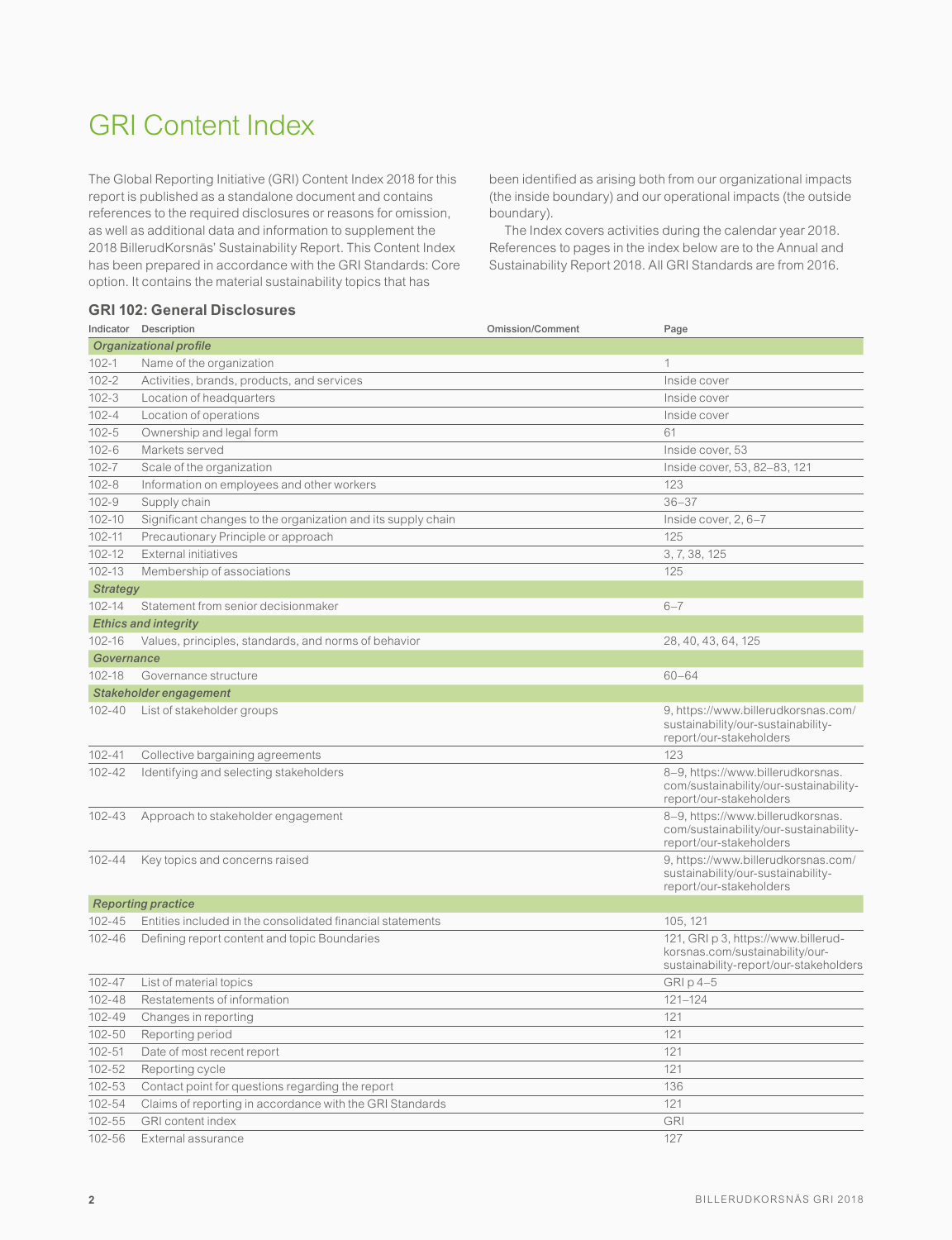# **GRI 103: Management Approach**

| <b>Topics</b>                                            | Material topic & boundary 103-1                                                                                  | The management approach<br>and its components 103-2 | Evaluation of the management<br>approach 103-3 |
|----------------------------------------------------------|------------------------------------------------------------------------------------------------------------------|-----------------------------------------------------|------------------------------------------------|
| Economic<br>performance                                  | 27, https://www.billerudkorsnas.com/sustainability/our-<br>sustainability-report/our-stakeholders                | $53 - 64, 126$                                      | $4 - 5, 27$                                    |
| Anti-corruption                                          | 43, https://www.billerudkorsnas.com/sustainability/our-<br>sustainability-report/our-stakeholders                | 43, 76, 125-126                                     | 43                                             |
| Anti-competitive<br>behavior                             | 43, https://www.billerudkorsnas.com/sustainability/our-<br>sustainability-report/our-stakeholders                | 43,76,126                                           | 35.43                                          |
| <b>Materials</b>                                         | 32, 36-37, 78, https://www.billerudkorsnas.com/sustain-<br>ability/our-sustainability-report/our-stakeholders    | 36-37, 44-47, 126                                   | 44-47, 126                                     |
| Energy                                                   | 32, 36-37, 48-49, https://www.billerudkorsnas.com/sustain-<br>ability/our-sustainability-report/our-stakeholders | 36-37, 48-49, 126-127                               | 35, 48-49, 122, 126, 127                       |
| Water                                                    | 36-37, 40, 78, https://www.billerudkorsnas.com/sustain-<br>ability/our-sustainability-report/our-stakeholders    | 40, 121                                             | 40, 121, 127                                   |
| Biodiversity                                             | 36-40, https://www.billerudkorsnas.com/sustainability/<br>our-sustainability-report/our-stakeholders             | 35, 36-40, 126                                      | 35, 38-40, 127                                 |
| Emissions                                                | 36-37, 48-49, 78, https://www.billerudkorsnas.com/sustain-<br>ability/our-sustainability-report/our-stakeholders | 34-35, 48-49, 78, 126                               | 34-35, 48-49, 78, 122, 127                     |
| <b>Effluents and Waste</b>                               | 36-37,58, 78, https://www.billerudkorsnas.com/sustainability/<br>our-sustainability-report/our-stakeholders      | 40, 126                                             | 40, 78, 126                                    |
| Environmental<br>Compliance                              | 36-37, 78, https://www.billerudkorsnas.com/sustainability/<br>our-sustainability-report/our-stakeholders         | 43, 78, 126                                         | 43, 78, 126                                    |
| Supplier Environ-<br>mental assessment                   | 36-37, https://www.billerudkorsnas.com/sustainability/<br>our-sustainability-report/our-stakeholders             | 38-39, 126                                          | 40                                             |
| Occupational<br>health and safety                        | 32-33, 41, 43, https://www.billerudkorsnas.com/sustain-<br>ability/our-sustainability-report/our-stakeholders    | 41, 43, 126                                         | 41, 43                                         |
| Training and<br>education                                | 27-28, https://www.billerudkorsnas.com/sustainability/<br>our-sustainability-report/our-stakeholders             | 28                                                  | $42 - 43$                                      |
| Diversity and Equal<br>Opportunity                       | 7, 41-43, https://www.billerudkorsnas.com/sustainability/<br>our-sustainability-report/our-stakeholders          | 41-43, 126                                          | $41 - 43$                                      |
| Non-discrimination                                       | 33, 42, https://www.billerudkorsnas.com/sustainability/<br>our-sustainability-report/our-stakeholders            | $125 - 126$                                         | $42 - 43$                                      |
| Freedom of Associ-<br>ation and Collective<br>Bargaining | 33, 40                                                                                                           | 35, 40, 125                                         | 35, 40                                         |
| Child Labor                                              | 33, 40                                                                                                           | 35, 40, 125                                         | 35, 40, 43, 35                                 |
| Forced and<br>Compulsory Labor                           | 33, 40                                                                                                           | 35, 40, 125                                         | 35, 40                                         |
| Rights of Indige-<br>nous Peoples                        | 33, 36, 38, GRI p 6                                                                                              | 35, 125, GRI p 6                                    | 35, GRI p 6                                    |
| <b>Local Communities</b>                                 | 39, 50-51                                                                                                        | $39,50 - 51$                                        | 35, 39, 50-51                                  |
| Supplier Social<br>Assessment                            | 36                                                                                                               | 40                                                  | 35, 40                                         |
| Customer Health<br>and Safety                            | $44 - 45, 78$                                                                                                    | $44 - 45$                                           | $44 - 45$                                      |
| Marketing and<br>Labeling                                | $44 - 45, 78$                                                                                                    | $44 - 45$                                           | $44 - 45$                                      |
| <b>Customer Privacy</b>                                  | 79                                                                                                               | 79                                                  | $44 - 45$                                      |
| Socioeconomic<br>Compliance                              | 43                                                                                                               | 43                                                  | 43                                             |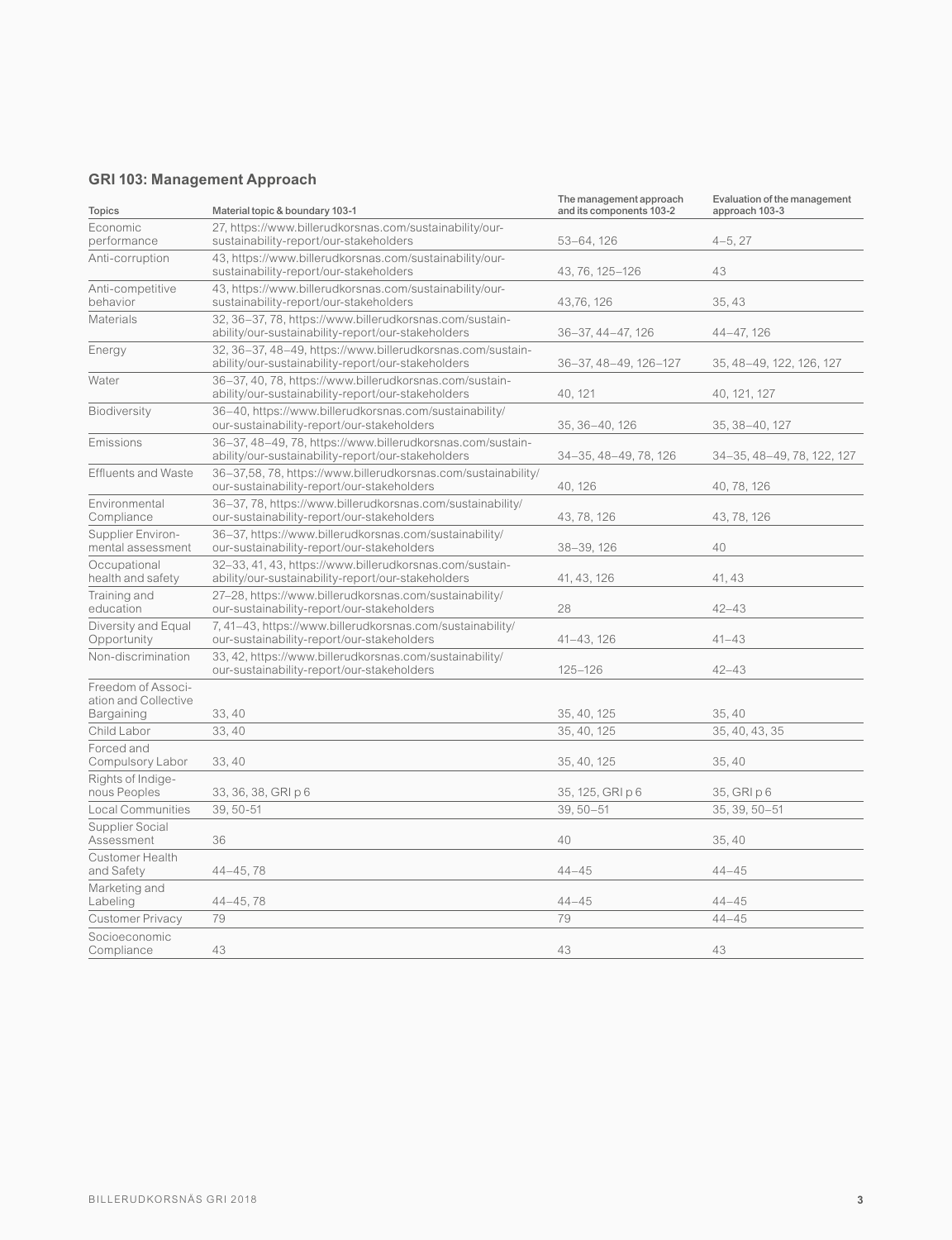# **Topic-Specific Standards**

# GRI 200: Economic

| Indicator                                          | Description                                                                      | Omission/Comment | Page |
|----------------------------------------------------|----------------------------------------------------------------------------------|------------------|------|
| Material topic: GRI 201: Economic performance      |                                                                                  |                  |      |
| $201 - 1$                                          | Direct economic value generated and distributed                                  |                  | 124  |
| Material topic: GRI 205: Anti-corruption           |                                                                                  |                  |      |
| 205-3                                              | Confirmed incidents of corruption and actions taken                              |                  | 43   |
| Material topic: GRI 206: Anti-competitive behavior |                                                                                  |                  |      |
| $206-1$                                            | Legal actions for anti-competitive behavior, antitrust<br>and monopoly practices |                  | 43   |

#### GRI 300: Environment

|           | Indicator Description                                                                                                        | <b>Omission/Comment</b>                                                                                                           | Page    |
|-----------|------------------------------------------------------------------------------------------------------------------------------|-----------------------------------------------------------------------------------------------------------------------------------|---------|
|           | <b>Material topic: GRI 301: Materials</b>                                                                                    |                                                                                                                                   |         |
| $301 - 1$ | Materials used by weight or volume                                                                                           |                                                                                                                                   | 121     |
|           | <b>Material topic: GRI 302: Energy</b>                                                                                       |                                                                                                                                   |         |
| $302 - 1$ | Energy consumption within the organization                                                                                   |                                                                                                                                   | 122     |
| $302 - 3$ | Energy intensity                                                                                                             |                                                                                                                                   | 122     |
|           | Material topic: GRI 303: Water                                                                                               |                                                                                                                                   |         |
| $303 - 1$ | Water withdrawal by source                                                                                                   |                                                                                                                                   | 121     |
| $303 - 3$ | Water recycled and reused                                                                                                    |                                                                                                                                   | 121     |
|           | <b>Material topic: GRI 304: Biodiversity</b>                                                                                 |                                                                                                                                   |         |
| $304-1$   | Operational sites owned, leased, managed in, or adjacent to,<br>protected areas and areas of high biodiversity value outside |                                                                                                                                   |         |
|           | protected areas                                                                                                              |                                                                                                                                   | 38      |
|           | <b>Material topic: GRI 305: Emissions</b>                                                                                    |                                                                                                                                   |         |
| $305 - 1$ | Direct (scope 1) GHG emissions                                                                                               |                                                                                                                                   | 122     |
| $305 - 2$ | Energy indirect (scope 2) GHG emissions                                                                                      |                                                                                                                                   | 122     |
| $305 - 3$ | Other indirect (scope 3) GHG emissions                                                                                       |                                                                                                                                   | 122     |
| $305 - 4$ | GHG emissions intensity                                                                                                      | Scope 3 not included.                                                                                                             | 122     |
| $305 - 7$ | Nitrogen oxides (NOx), sulfur oxides (SOx), and other significant<br>air emissions                                           |                                                                                                                                   | 122     |
|           | <b>Material topic: GRI 306: Effluents and Waste</b>                                                                          |                                                                                                                                   |         |
| $306 - 1$ | Water discharge by quality and destination                                                                                   | We do not report where water is<br>discharged. The water quality is<br>regulated by our environmental-<br>and production permits. | 78, 121 |
| $306 - 2$ | Waste by type and disposal method                                                                                            | Disposal method not included in<br>Annual and Sustainability Report<br>2018. Hazardous waste is sent for<br>external destruction. | 121     |
|           | Material topic: GRI 307: Environmental compliance                                                                            |                                                                                                                                   |         |
| $307-1$   | Non-compliance with environmental laws and regulations                                                                       |                                                                                                                                   | 43      |
|           | <b>Material topic: GRI 308: Supplier Environmental Assessment</b>                                                            |                                                                                                                                   |         |
| $308 - 1$ | New suppliers that were screened using environmental criteria                                                                |                                                                                                                                   | 40      |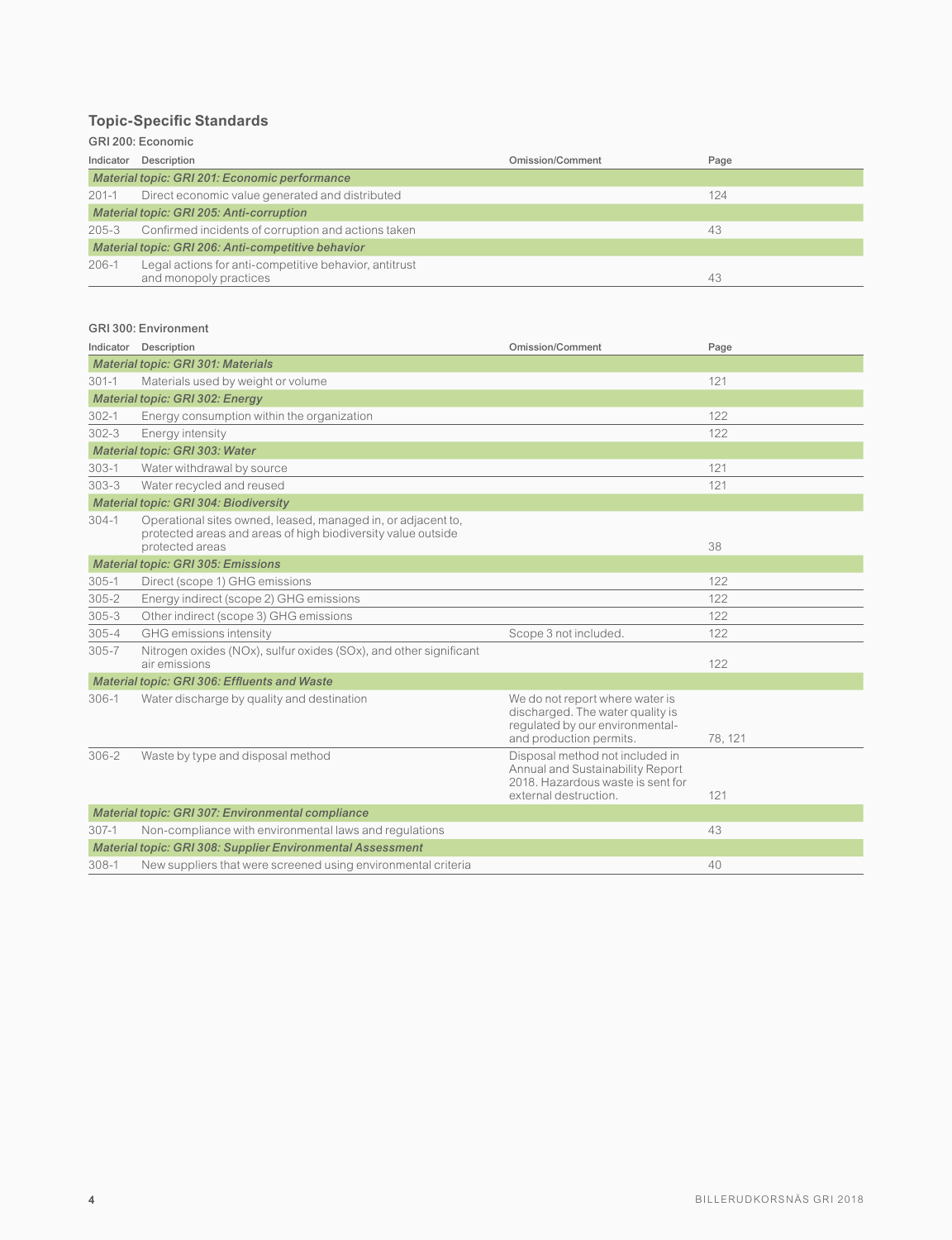# GRI 400: Social

| Indicator                                               | Description                                                                                                                      | <b>Omission/Comment</b>                                              | Page                                                                                                                           |
|---------------------------------------------------------|----------------------------------------------------------------------------------------------------------------------------------|----------------------------------------------------------------------|--------------------------------------------------------------------------------------------------------------------------------|
| Material topic: GRI 403: Occupational Health and Safety |                                                                                                                                  |                                                                      |                                                                                                                                |
| 403-1                                                   | Workers representation in formal joint management-worker health<br>and safety committees                                         |                                                                      | 41                                                                                                                             |
| 403-2                                                   | Types of injury and rates of injury, occupational diseases, lost days,<br>and absenteeism, and number of work-related fatalities | Zero work related facalities in 2018.<br>Absentee rate not included. | 123                                                                                                                            |
|                                                         | <b>Material topic: GRI 404: Training and Education</b>                                                                           |                                                                      |                                                                                                                                |
| $404 - 3$                                               | Percentage of employees receiving regular performance and career<br>development reviews                                          |                                                                      | 42                                                                                                                             |
|                                                         | <b>Material topic: GRI 405: Diversity and Equal Opportunity</b>                                                                  |                                                                      |                                                                                                                                |
| $405 - 1$                                               | Diversity of governance bodies and employees                                                                                     |                                                                      | 70-73, 123                                                                                                                     |
| $405 - 2$                                               | Ratio of basic salary and remuneration of women to men                                                                           |                                                                      | 124                                                                                                                            |
|                                                         | Material topic: GRI 406: Non-discrimination                                                                                      |                                                                      |                                                                                                                                |
| $406 - 1$                                               | Incidents of discrimination and corrective actions taken                                                                         |                                                                      | 43                                                                                                                             |
|                                                         | Material topic: GRI 407: Freedom of Association and Collective Bargaining                                                        |                                                                      |                                                                                                                                |
| 407-1                                                   | Operations and suppliers in which the right to freedom of association<br>and collective bargaining may be at risk                |                                                                      | 40                                                                                                                             |
|                                                         | Material topic: GRI 408: Child Labor                                                                                             |                                                                      |                                                                                                                                |
| 408-1                                                   | Operations and suppliers at significant risk for incidents of child<br>labor                                                     |                                                                      | 40                                                                                                                             |
|                                                         | Material topic: GRI 409: Forced or Compulsory Labor                                                                              |                                                                      |                                                                                                                                |
| 409-1                                                   | Operations and suppliers at significant risk for incidents of forced or<br>compulsory labor                                      |                                                                      | 40                                                                                                                             |
|                                                         | <b>Material topic: GRI 411: Rights of Indigenous People</b>                                                                      |                                                                      |                                                                                                                                |
| $411 - 1$                                               | Incidents of violations involving rights of indigenous peoples                                                                   |                                                                      | 40                                                                                                                             |
|                                                         | <b>Material topic: GRI 413: Local Communities</b>                                                                                |                                                                      |                                                                                                                                |
| $413 - 1$                                               | Operations with local community engagement, impact assessments,<br>and development programs                                      |                                                                      | 39-40, 50-51, https://www.<br>billerudkorsnas.com/sus-<br>tainability/our-sustainability-<br>report/our-stakeholders           |
| $413 - 2$                                               | Operations with significant actual and potential negative impacts on<br>local communities                                        |                                                                      | 36-37, 78, 121-122 https://<br>www.billerudkorsnas.com/<br>sustainability/our-sustain-<br>ability-report/our-stake-<br>holders |
|                                                         | <b>Material topic: GRI 414: Supplier Social Assessment</b>                                                                       |                                                                      |                                                                                                                                |
| $414 - 1$                                               | New suppliers that were screened using social criteria (incl. labor<br>practices, human rights)                                  |                                                                      | 40                                                                                                                             |
|                                                         | Material topic: GRI 416: Customer Health and Safety                                                                              |                                                                      |                                                                                                                                |
| $416 - 2$                                               | Incidents of non-compliance concerning the health and safety<br>impacts of products and services                                 |                                                                      | 44                                                                                                                             |
|                                                         | Material topic: GRI 417: Marketing and Labeling                                                                                  |                                                                      |                                                                                                                                |
| $417 - 2$                                               | Incidents of non-compliance concerning product and service<br>information and labeling                                           |                                                                      | 44                                                                                                                             |
| $417 - 3$                                               | Incidents of non-compliance concerning marketing communications                                                                  |                                                                      | 44                                                                                                                             |
| <b>Material topic: GRI 418: Customer Privacy</b>        |                                                                                                                                  |                                                                      |                                                                                                                                |
| $418 - 1$                                               | Substantiated complaints concerning breaches of customer privacy<br>and losses of customer data                                  |                                                                      | $43 - 44$                                                                                                                      |
|                                                         | <b>Material topic: GRI 419: Socioeconomic Compliance</b>                                                                         |                                                                      |                                                                                                                                |
| $419 - 1$                                               | Non-compliance with laws and regulations in the social and<br>economic area                                                      |                                                                      | 43                                                                                                                             |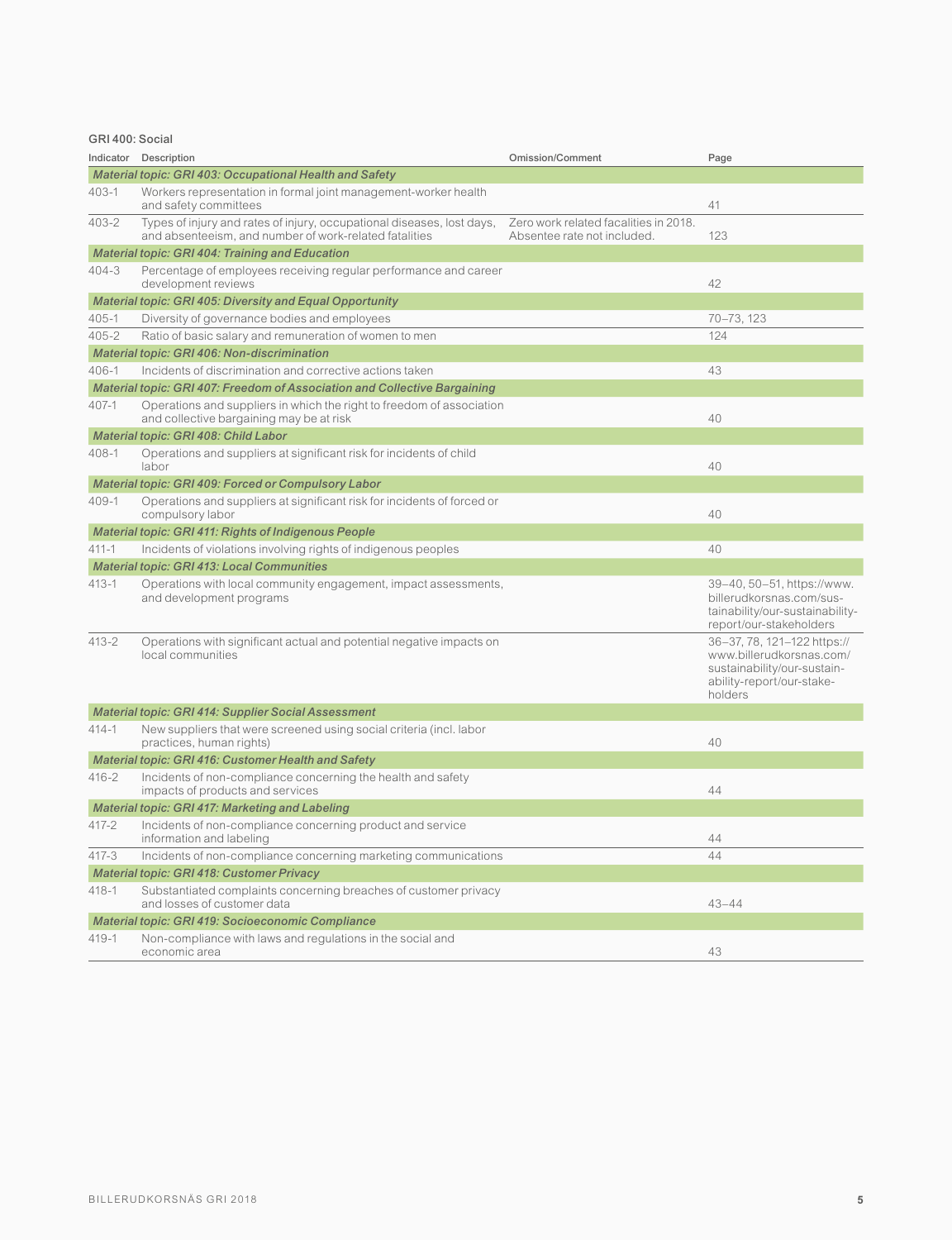# Management Approach

The description about how BillerudKorsnäs manages its material topics and their related impacts are included in the Annual and Sustainability report. Additional information can be found below. Please see page references on page 3 in this appendix.

#### **General**

The Board and the company's Executive Leadership Team are responsible for formulating targets and strategies.

# **Economic**

Finance is responsible for all economic follow-up and reporting in general.

#### **Environmental**

The managers of the plants and the units are responsible for work on improvements, supported by the business and management systems.

#### **Social**

#### *Labor practices*

Responsibility for and governance of health and safety rests with HR, but is run operationally by the unit managers.

#### *Human rights*

The company works to comply with the UN's Universal Declaration of Human Rights and is a member of the UN Global

Compact. The CEO bears ultimate responsibility for the Code of Conduct, which is based on the UN's Global Compact and the company's values, but it is the responsibility of every employee to be aware of and take responsibility for ensuring that the code is applied.

#### *Society*

Responsibility for steering the company's work on compliance with the law lies with the Legal function, which formulates policies on anti-corruption and competition issues. These are signed by the CEO as the holder of ultimate responsibility.

#### *Product responsibility*

The product safety group, which comprises representatives of all the plants, works to ensure that regulations, legislation and other requirements are met the world over. The technical customer support functions of the three business areas are responsible for registering grievances and complaints about products and other product-related management, which may apply to the company's product liability and which, depending on the issue, are passed on for action within the company.

# Supplier Assessments – environment, labor practices, human rights and society

#### **Systems used**

*Purchasing, Supply Chain Management, Pulp* A process for assessment by self-assessment and physical

meetings is used since 2014. By 2020, the target is to have suppliers representing 75 percent of the purchase value spent assessed within three years cycles. Suppliers representing a spend above SEK 100 000 shall according to the model be assessed regarding a specific supplier assessment process, described at http://billerudkorsnas.com/Sustainability and in the Annual and Sustainability report.

For specific information regarding our audits in the Asian market, please see our Annual and Sustainability report, page 40.

#### *Forestry*

According to legislation, demand for PEFC™ certification among contractors, collective agreements for the employees and contractual agreements based on mutual responsibilities all relevant criteria are covered by the annual supplier assessment procedures for the forestry contractors. Child and forced labor is not a risk in the operations. Responsible forestry includes conducting consultation with reindeer herders. Consultation with indigenous

people take place regularly to discuss plans and how to avoid or mitigate negative impact. In case of harvest in areas important to reindeer grazing we carry out consultations with Sami reindeer herding associations covering. No forest operations affecting areas important to reindeer grazing were carried out in 2018. This means that no consultation was carried out with reindeer herders this year.

For wood supply there are specific guidelines and routines to avoid unacceptable sources in accordance with its Chain of Custody certification and the EU Timber Regulation. Six new contractors were introduced and assessed in 2018.

# **Processes used, identification, assessment practices**

*Purchasing, Supply Chain Management, Pulp*  The process is described at http://billerudkorsnas.com/Sustainability. The target for Supply Chain is to evaluate all suppliers representing more than one percent of the total volume of business by physical meetings during a three-year period. In 2016 all Pulp suppliers were assessed according to BillerudKorsnäs common regulations. They were all found to be low risk suppliers and were approved for three years due to our standards.